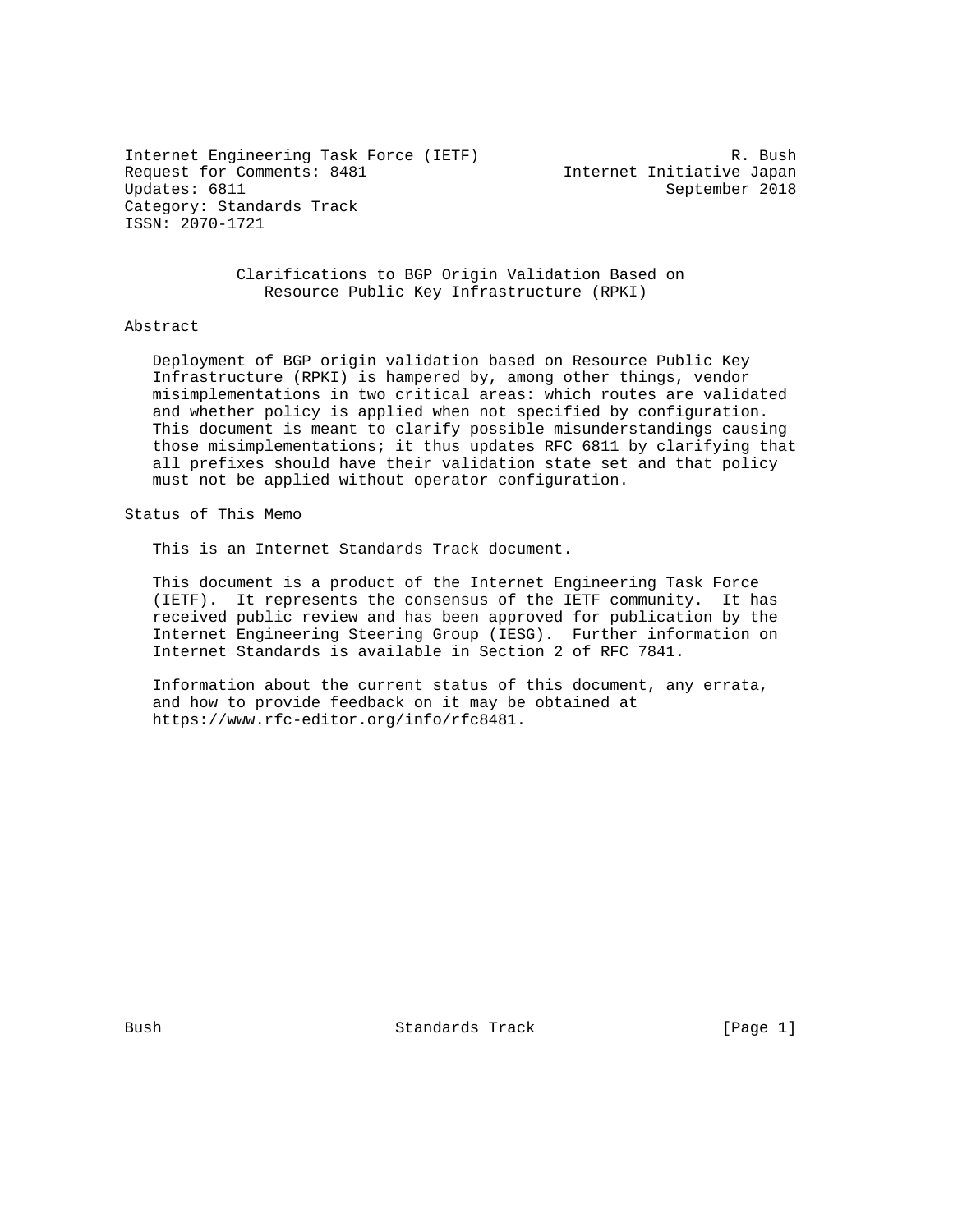### Copyright Notice

 Copyright (c) 2018 IETF Trust and the persons identified as the document authors. All rights reserved.

 This document is subject to BCP 78 and the IETF Trust's Legal Provisions Relating to IETF Documents (https://trustee.ietf.org/license-info) in effect on the date of publication of this document. Please review these documents carefully, as they describe your rights and restrictions with respect to this document. Code Components extracted from this document must include Simplified BSD License text as described in Section 4.e of the Trust Legal Provisions and are provided without warranty as described in the Simplified BSD License.

Table of Contents

| 5. |  |  |  |  |  |  |  |  |  |  | $\overline{4}$ |
|----|--|--|--|--|--|--|--|--|--|--|----------------|
|    |  |  |  |  |  |  |  |  |  |  | $\overline{4}$ |
|    |  |  |  |  |  |  |  |  |  |  | $\overline{4}$ |
|    |  |  |  |  |  |  |  |  |  |  | $\overline{4}$ |
|    |  |  |  |  |  |  |  |  |  |  |                |
|    |  |  |  |  |  |  |  |  |  |  | - 5            |
|    |  |  |  |  |  |  |  |  |  |  |                |

# 1. Introduction

 Deployment of RPKI-based BGP origin validation is hampered by, among other things, vendor misimplementations in two critical areas: which routes are validated and whether policy is applied when not specified by configuration. This document is meant to clarify possible misunderstandings causing those misimplementations.

 When a route is distributed into BGP, the origin validation state is set to NotFound, Valid, or Invalid per [RFC6811]. Operational testing has shown that the specifications of that RFC were not sufficient to avoid divergent implementations. This document attempts to clarify two areas which seem to cause confusion.

 The implementation issues seem not to be about how to validate, i.e., how to decide if a route is NotFound, Valid, or Invalid. The issues seem to be which routes should be evaluated and have their evaluation state set, and whether to apply policy without operator configuration.

Bush Standards Track [Page 2]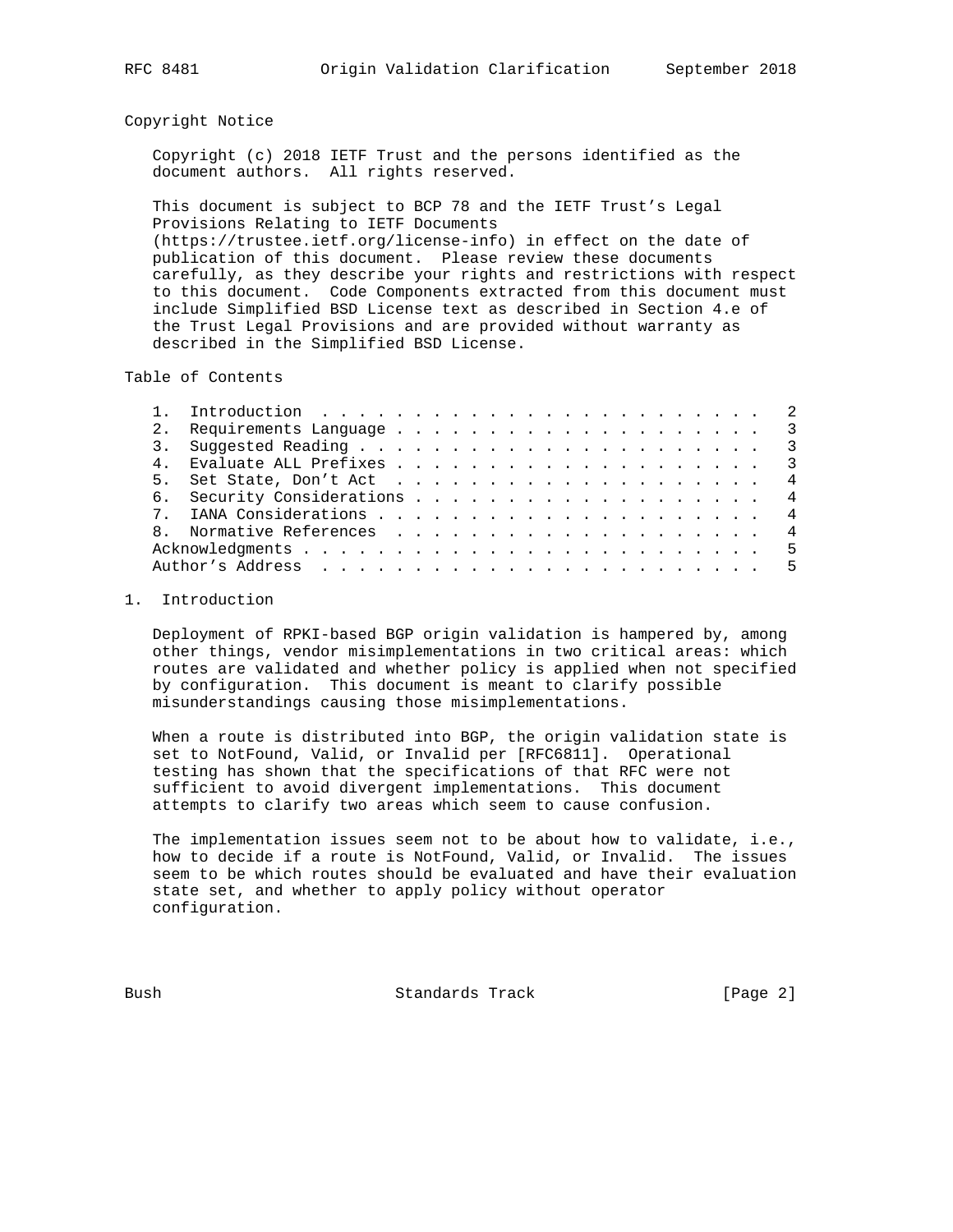#### 2. Requirements Language

 The key words "MUST", "MUST NOT", "REQUIRED", "SHALL", "SHALL NOT", "SHOULD", "SHOULD NOT", "RECOMMENDED", "NOT RECOMMENDED", "MAY", and "OPTIONAL" in this document are to be interpreted as described in BCP 14 [RFC2119] [RFC8174] when, and only when, they appear in all capitals, as shown here.

3. Suggested Reading

 It is assumed that the reader understands BGP [RFC4271], the RPKI [RFC6480], Route Origin Authorizations (ROAs) [RFC6482], and RPKI-based Prefix Validation [RFC6811].

4. Evaluate ALL Prefixes

 Significant Clarification: A router MUST evaluate and set the validation state of all routes in BGP coming from any source (e.g., eBGP, iBGP, or redistribution from static or connected routes), unless specifically configured otherwise by the operator. Otherwise, the operator does not have the ability to drop Invalid routes coming from every potential source and is therefore liable to complaints from neighbors about propagation of Invalid routes. For this reason, [RFC6811] says:

 When a BGP speaker receives an UPDATE from a neighbor, it SHOULD perform a lookup as described above for each of the Routes in the UPDATE message. The lookup SHOULD also be applied to routes that are redistributed into BGP from another source, such as another protocol or a locally defined static route.

 [RFC6811] goes on to say, "An implementation MAY provide configuration options to control which routes the lookup is applied to."

 When redistributing into BGP from any source (e.g., IGP, iBGP, or from static or connected routes), there is no AS\_PATH in the input to allow RPKI validation of the originating Autonomous System (AS). In such cases, the router MUST use the AS of the router's BGP configuration. If that is ambiguous because of confederation, AS migration, or other multi-AS configuration, then the router configuration MUST provide a means of specifying the AS to be used on the redistribution, either per redistribution or globally.

Bush Standards Track [Page 3]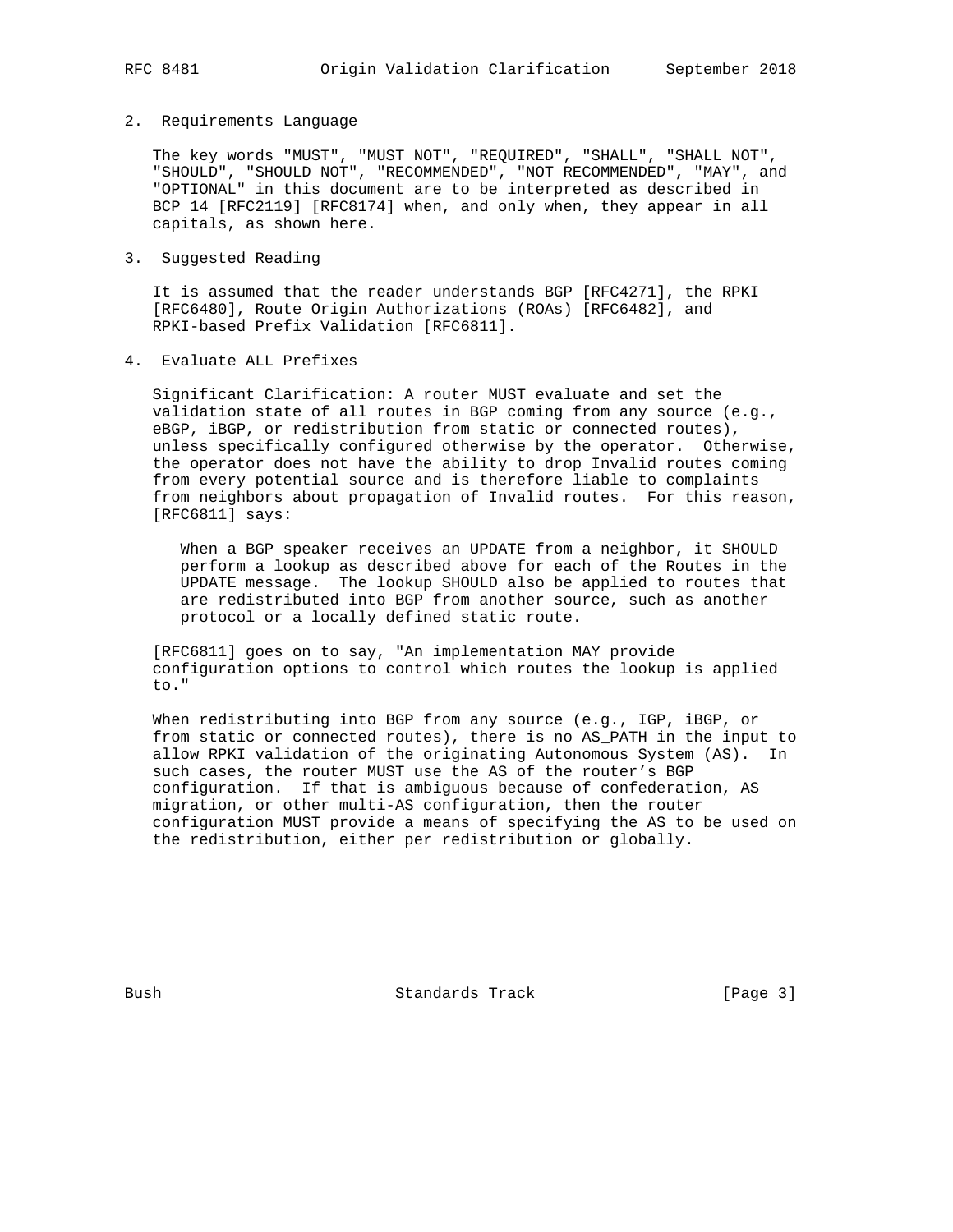5. Set State, Don't Act

 Significant Clarification: Once routes are evaluated and have their state set, the operator should be in complete control of any policy applied based on the evaluation state. Absent specific operator configuration, policy MUST NOT be applied.

 Automatic origin validation policy actions such as those described in "BGP Prefix Origin Validation State Extended Community" [RFC8097] MUST NOT be carried out or otherwise applied unless specifically configured by the operator.

6. Security Considerations

 This document does not create security considerations beyond those of [RFC6811].

7. IANA Considerations

This document has no IANA actions.

- 8. Normative References
	- [RFC2119] Bradner, S., "Key words for use in RFCs to Indicate Requirement Levels", BCP 14, RFC 2119, DOI 10.17487/RFC2119, March 1997, <https://www.rfc-editor.org/info/rfc2119>.
	- [RFC4271] Rekhter, Y., Ed., Li, T., Ed., and S. Hares, Ed., "A Border Gateway Protocol 4 (BGP-4)", RFC 4271, DOI 10.17487/RFC4271, January 2006, <https://www.rfc-editor.org/info/rfc4271>.
	- [RFC6480] Lepinski, M. and S. Kent, "An Infrastructure to Support Secure Internet Routing", RFC 6480, DOI 10.17487/RFC6480, February 2012, <https://www.rfc-editor.org/info/rfc6480>.
	- [RFC6482] Lepinski, M., Kent, S., and D. Kong, "A Profile for Route Origin Authorizations (ROAs)", RFC 6482, DOI 10.17487/RFC6482, February 2012, <https://www.rfc-editor.org/info/rfc6482>.
	- [RFC6811] Mohapatra, P., Scudder, J., Ward, D., Bush, R., and R. Austein, "BGP Prefix Origin Validation", RFC 6811, DOI 10.17487/RFC6811, January 2013, <https://www.rfc-editor.org/info/rfc6811>.

Bush Standards Track [Page 4]